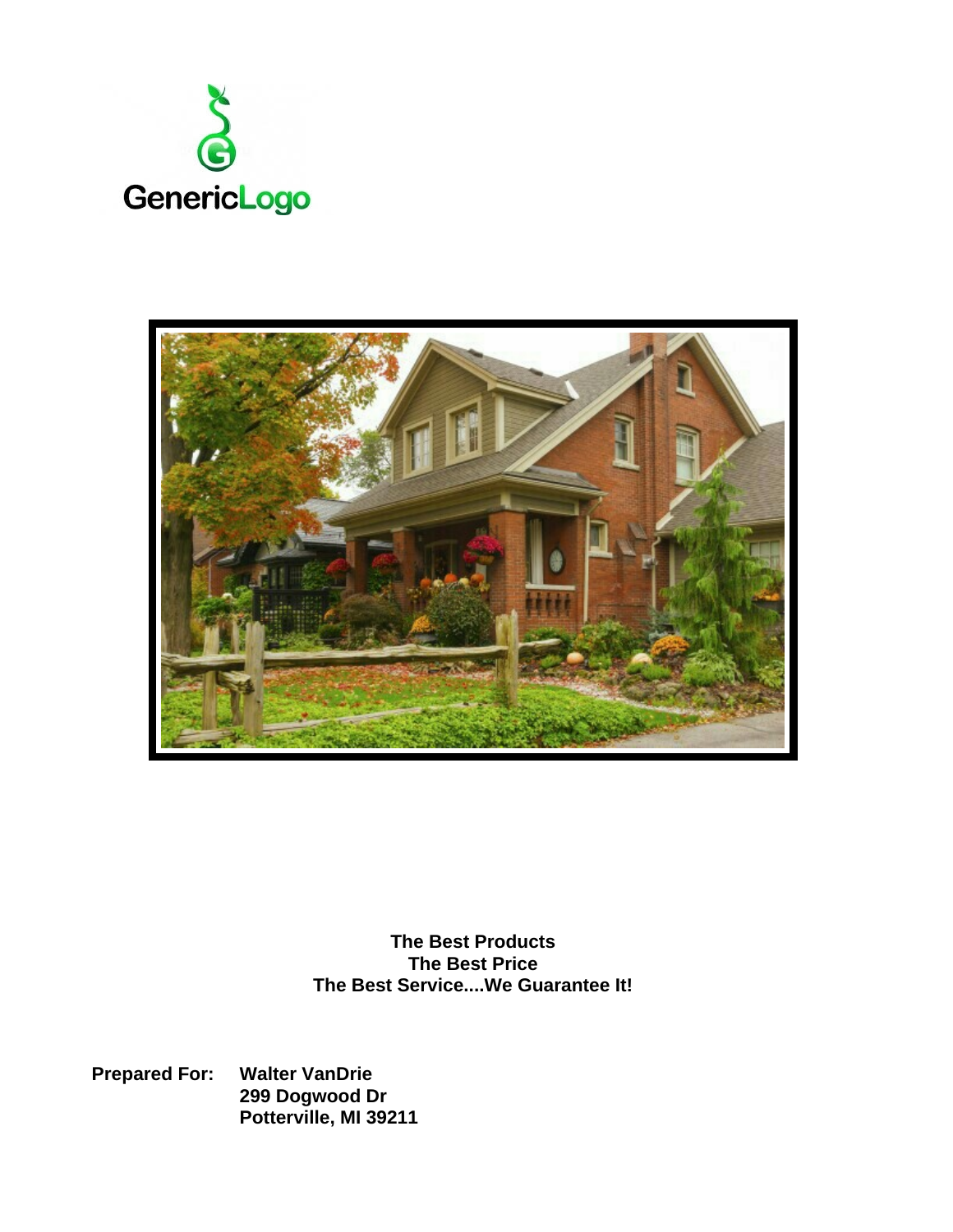**ABC Company 125 Maple St Rockford, MI 49341 Phone: 555.223.1245 Fax: 555.555.1234**



| <b>Billing Address</b>                                             | <b>Job Site Address</b>                 |
|--------------------------------------------------------------------|-----------------------------------------|
| <b>Walter VanDrie</b><br>299 Dogwood Dr                            | <b>Walter VanDrie</b><br>299 Dogwood Dr |
| Potterville, MI 39211<br>Phone: 355.333.5753<br>Cell: 353.433.3432 | Potterville, MI 39211                   |
| Email: walter@email.com                                            |                                         |

| Package 1                                                                                                                                                                                                 |                                                           |             |
|-----------------------------------------------------------------------------------------------------------------------------------------------------------------------------------------------------------|-----------------------------------------------------------|-------------|
|                                                                                                                                                                                                           | Qty                                                       | Total       |
| <b>Designer Series Windows</b>                                                                                                                                                                            |                                                           | \$8,700.00  |
| Install 6 Designer Series windows. The Designer Series has<br>between-the-glass shades, fiberglass frames, and triple pane<br>glass with Low-E coating - 70% more efficient than a double<br>pane window. |                                                           |             |
| <b>Doors</b>                                                                                                                                                                                              |                                                           | \$12,800.00 |
| Install new front door and windows surrounding door. Cost<br>includes installation and exterior wrap.                                                                                                     |                                                           |             |
| Install new French door for the dining room with glass windows<br>on the side.                                                                                                                            |                                                           |             |
| <b>Glass Block Window</b>                                                                                                                                                                                 |                                                           | \$438.00    |
| Mist Series 15-block window installed at ground level.                                                                                                                                                    |                                                           |             |
|                                                                                                                                                                                                           |                                                           | \$21,938.00 |
| 6.0% MI State Tax                                                                                                                                                                                         |                                                           | \$1,316.28  |
|                                                                                                                                                                                                           |                                                           | \$23,254.28 |
|                                                                                                                                                                                                           | Item Description<br>Package 1 Subtotal<br>Package 1 Total |             |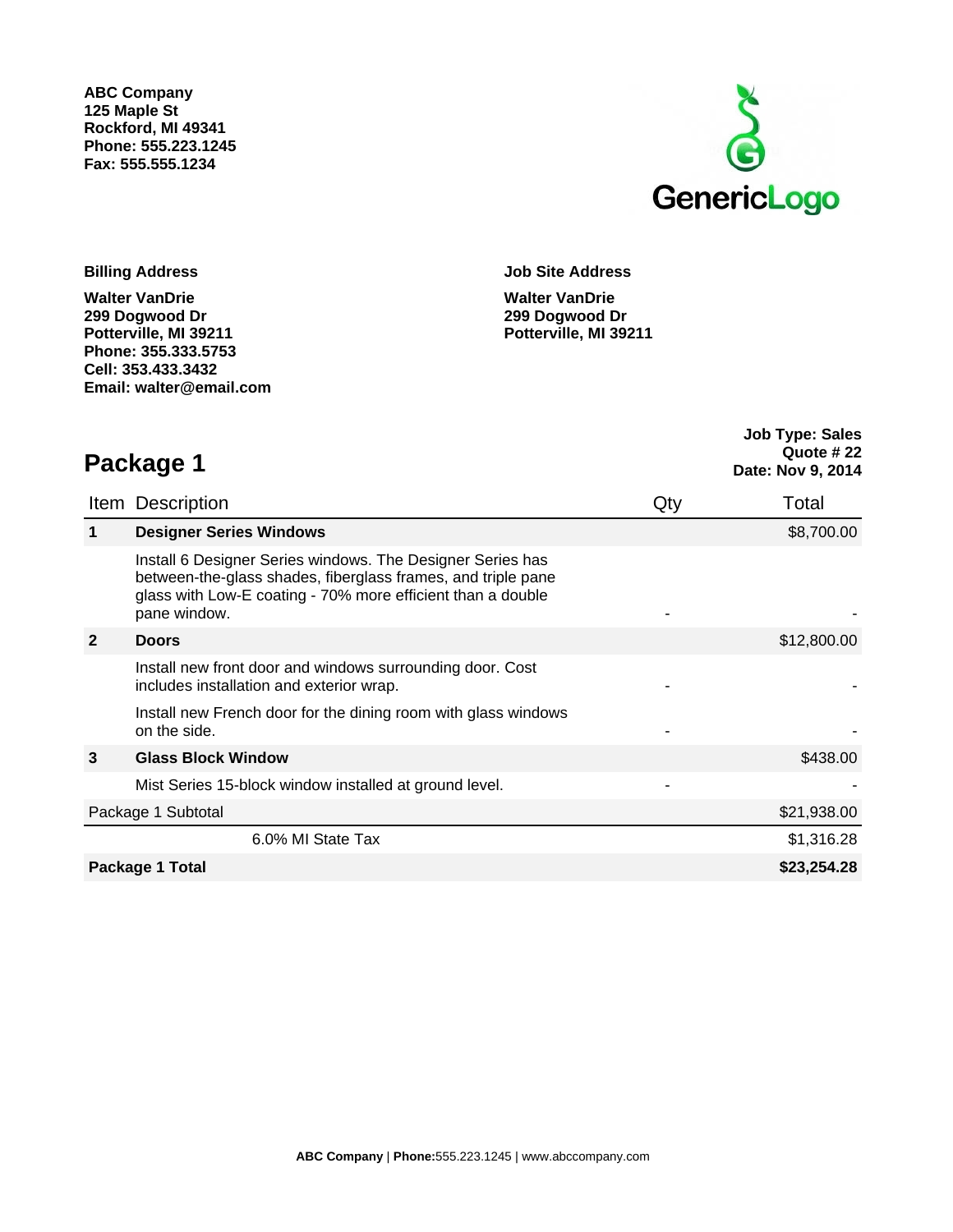## **Package 2**

|                | Item Description                                                                                                                         | Qty | Total       |
|----------------|------------------------------------------------------------------------------------------------------------------------------------------|-----|-------------|
| 1              | <b>Dura-Last Series Windows</b>                                                                                                          |     | \$5,500.00  |
|                | Install 6 Dura-Last Series double hung windows. The Dura-Last<br>Series has fiberglass frames, 2 panes of glass, and a Low-E<br>coating. |     |             |
| $\overline{2}$ | <b>Doors</b>                                                                                                                             |     | \$7,800.00  |
|                | Install new front door and windows surrounding door. Cost<br>includes installation and exterior wrap.                                    |     |             |
| 3              | <b>Glass Block Window</b>                                                                                                                |     | \$438.00    |
|                | Mist Series 15-block window installed at ground level.                                                                                   |     |             |
|                | Package 2 Subtotal                                                                                                                       |     | \$13,738.00 |
|                | 6.0% MI State Tax                                                                                                                        |     | \$824.28    |
|                | Package 2 Total                                                                                                                          |     | \$14,562.28 |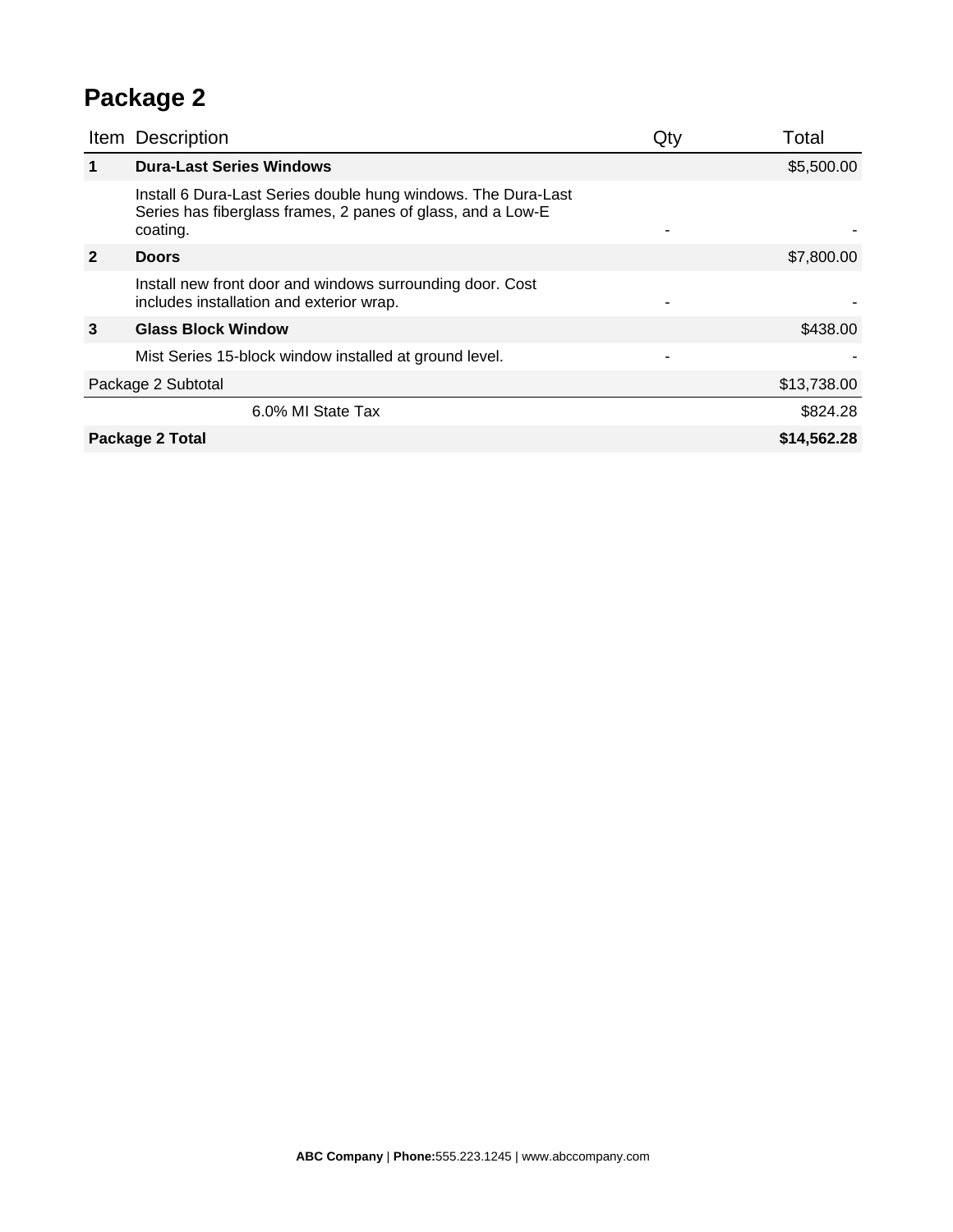## **Package 3**

|                | Item Description                                                                                      | Qty | Total       |
|----------------|-------------------------------------------------------------------------------------------------------|-----|-------------|
| $\mathbf 1$    | <b>Easy Care Series Windows</b>                                                                       |     | \$3,400.00  |
|                | Install 6 Easy Care Series windows. The Easy Care Series has<br>vinyl frames with 2 panes of glass.   |     |             |
| $\overline{2}$ | <b>Doors</b>                                                                                          |     | \$7,800.00  |
|                | Install new front door and windows surrounding door. Cost<br>includes installation and exterior wrap. |     |             |
| 3              | <b>Glass Block Window</b>                                                                             |     | \$438.00    |
|                | Mist Series 15-block window installed at ground level.                                                |     |             |
|                | Package 3 Subtotal                                                                                    |     | \$11,638.00 |
|                | 6.0% MI State Tax                                                                                     |     | \$698.28    |
|                | Package 3 Total                                                                                       |     | \$12,336.28 |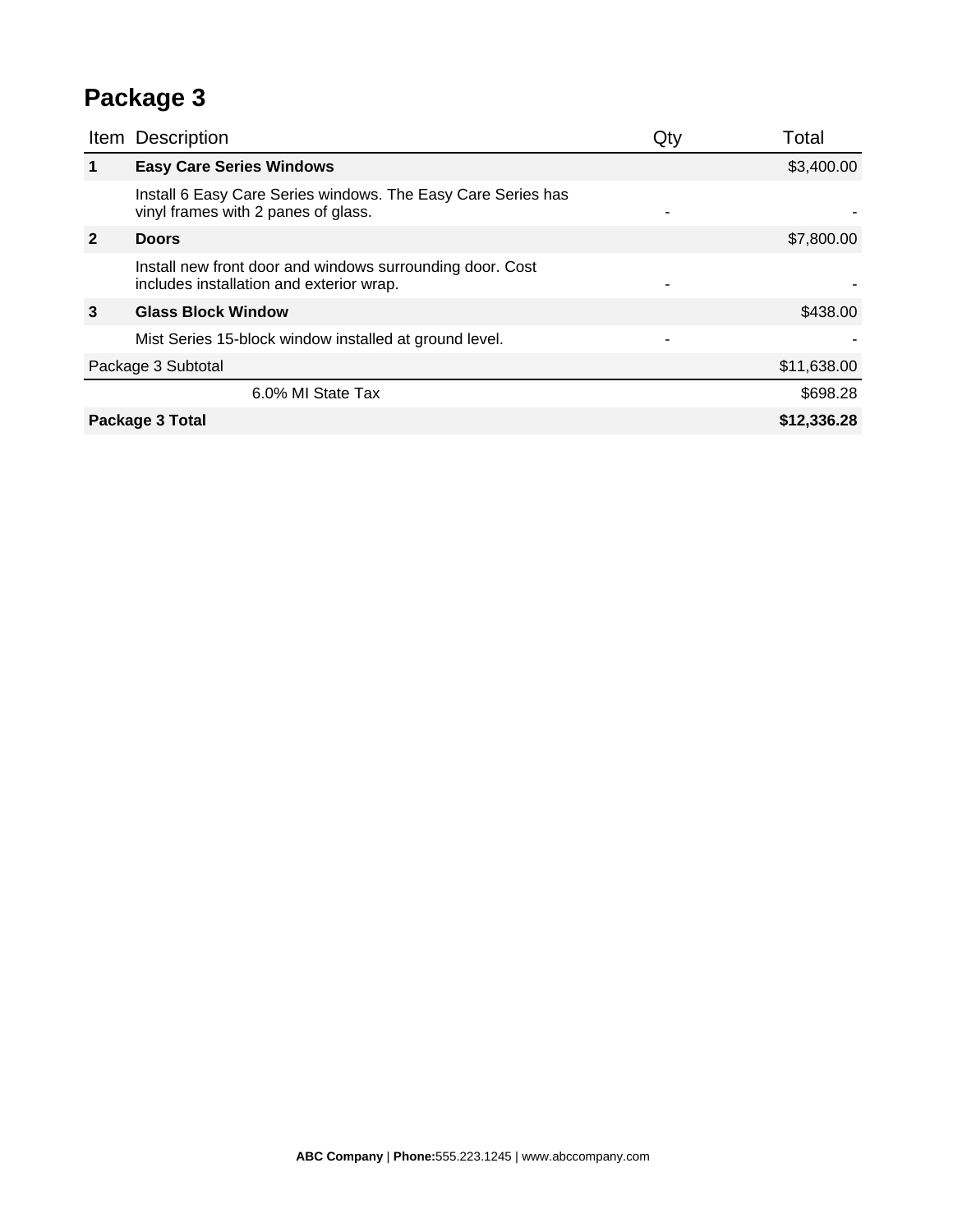

Example of glass block windows



French doors and window panel chosen for back of home



Example of new front door